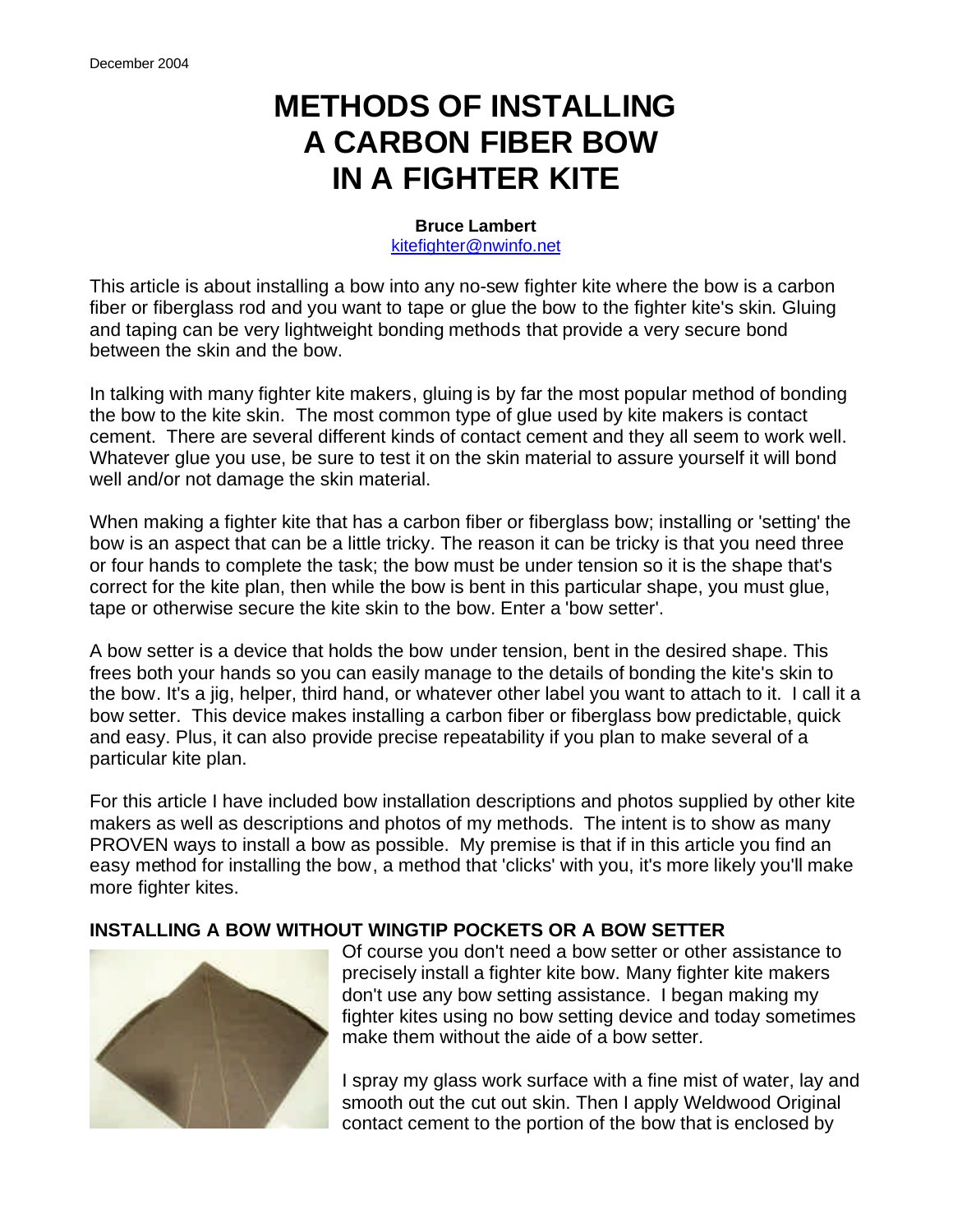December 2004

the kite skin hem and to the hem area of the kite skin. I wait for the glue to dry. At that point I



hold an end of the pre-glued bow in each of my hands, place the bow tips on the wingtip location marks I made on the kite skin; then let the bow rotate toward the preglued kite skin until it makes complete contact with the glued skin. I press the bow onto the kite skin and presto,



the bow is set. It is bonded by the contact cement to the kite skin.

From this point

you can either fold the bow hems around the bow and onto the backside of the skin to permanently secure the bow or fold the hem up vertically and trim the excess hem away with a razor blade as shown in the photos.



The photo above on the left shows cutting off excess hem material. You can see in the photo on the right the extra glue on the kite skin that wasn't needed. Dust the exposed glue with cornstarch to remove the stickiness.

#### **TERRY MCPHERSON'S NO BOW SETTER METHOD OF INSTALLING A BOW** fighterkite@charter.net **In his own words:**

When I first started building fighters I tried just about every method that I could find to install the bow, as I tried to build just about every new kite plan that I saw.

Now that I'm happy with the way my McFireFly, and the new Mc2, (which is a McFireFly only an inch and a half longer) perform. I'm only building these two patterns and I use only one method of setting my bows. I use no bow setter. This method has worked very well for me.

#### **I do as follows:**

The sail is taped to the work surface (face down on glass) I have my sail marked to show where the ends of the bow are to be positioned.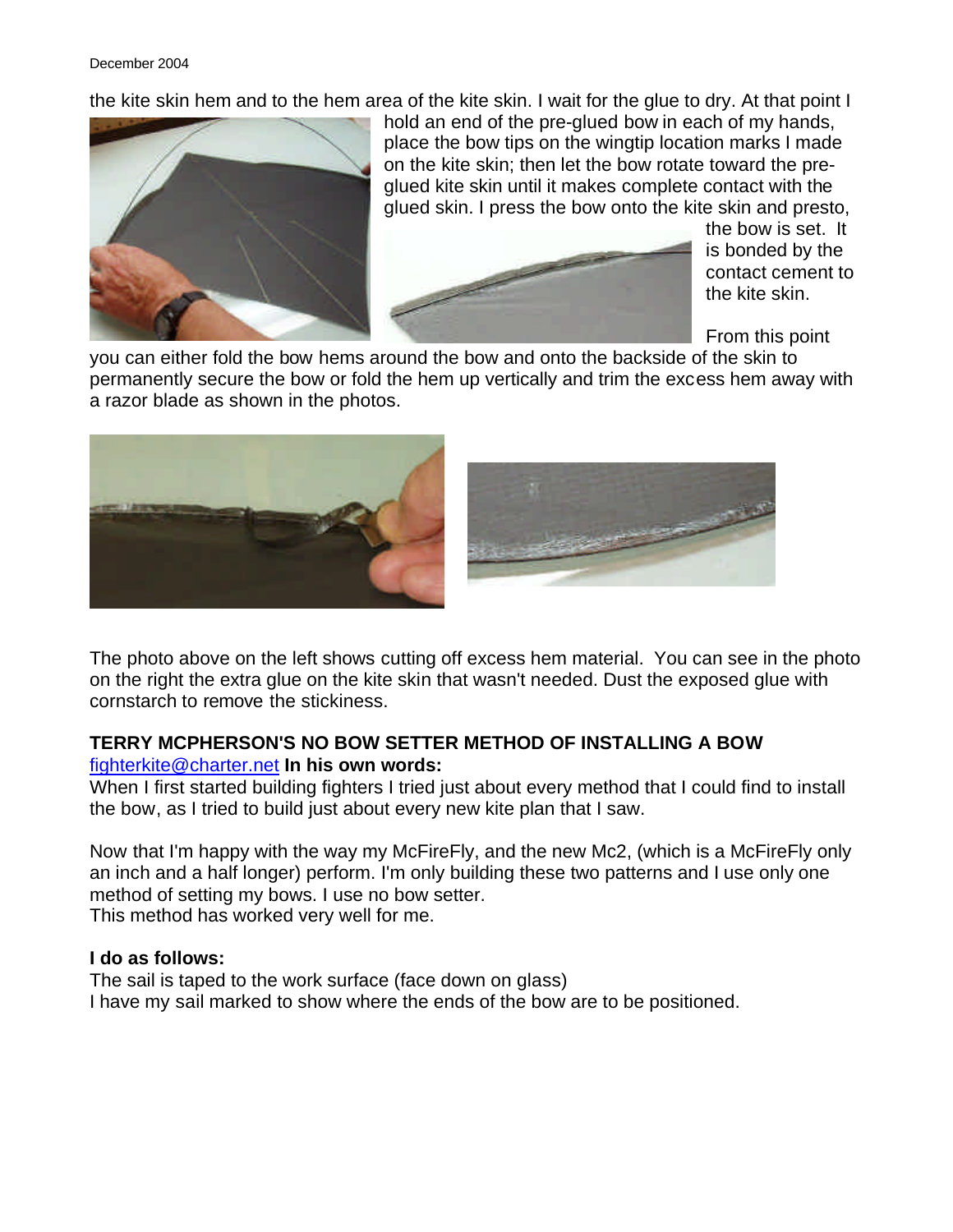

I apply Elmer's Probond Contact Cement along the fold over hem area of the sail, using a small flat artist brush. I also apply cement to bow; from each end toward the center the length of the bow hem.



When the cement is dry I determine the direction the bow wants to flex, I then align one end of the bow with the sail with one hand while I align the point where the bow comes out of the fold over area of the sail with the other. I make sure that the bow is in contact along the fold over area. I then flip the fold over part of the sail, over the bow and burnish the sail over and around the bow. I then do the same on the other side of the kite. When you know the length of the bow and the final location it needs to be on the kite skin, it's a slick way to set the bow.



This method has worked well for me, I have built over 50 kites and have had only one problem, and that was due to the fact that the bow didn't like the way I had it flexing. I have used this procedure with bows up to .070" diameter.

I have used this same method using double sided seam tape but I like using Elmer's contact cement best of all.

#### **ED SHENK PRE-SHAPES THE BOW BEFORE IT IS INSTALLED IN THE KITE; HERE'S HOW:** EdShenkkites@webtv.net **In his own words:**

I use .080" diameter micro carbon rods. With a utility knife I split the rod in half length wise about 4 or 5 inches on each end. This may take a couple tries to get the split visually on center. Start with a rod longer then you need. If the split is not in the center, you just cut it off and try again.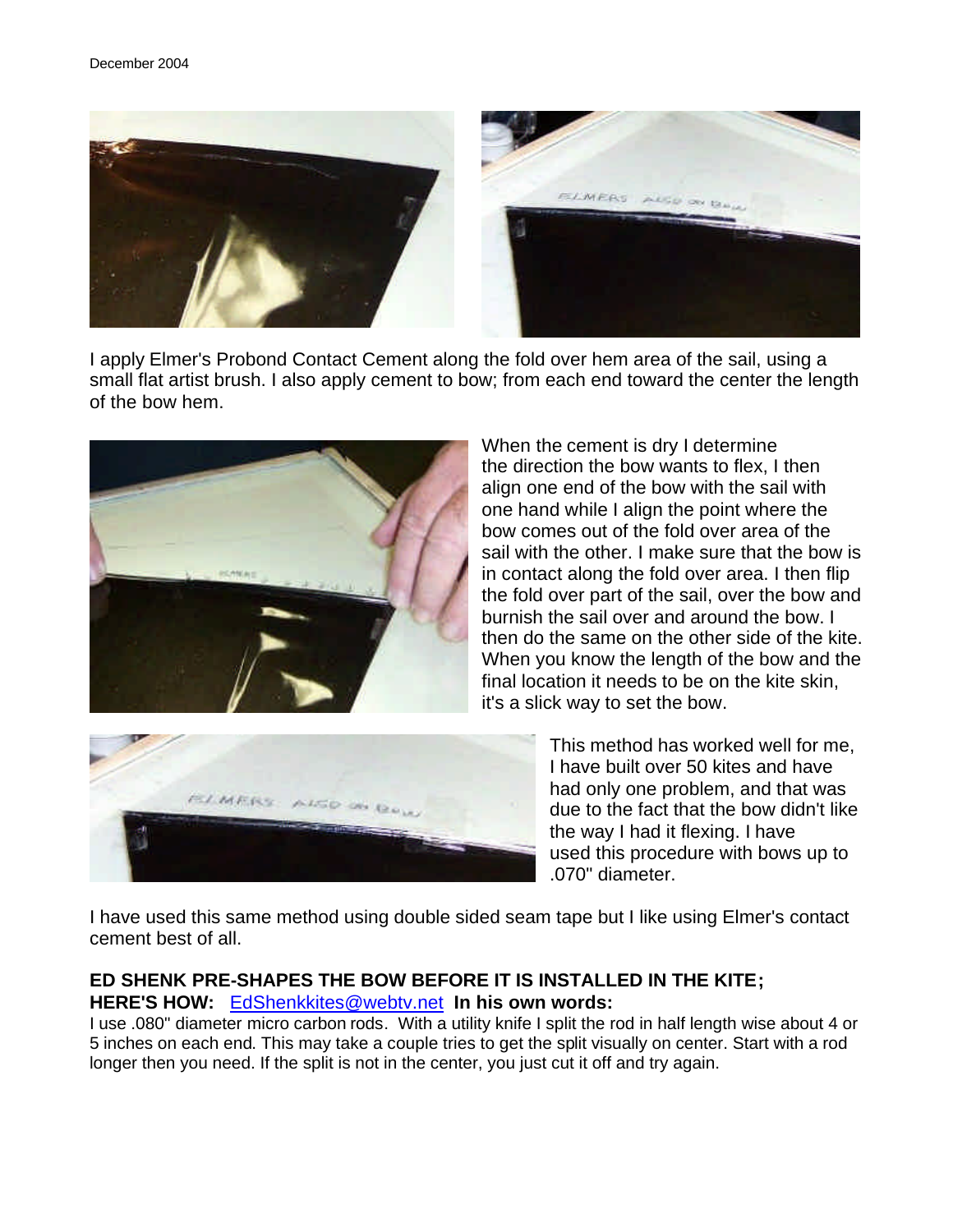Now take a piece of wood and hammer in some nails in the arc you want the bow. Maybe 8 nails will do the trick. Actually a little sharper arc than you need because the rod will straighten out a little when its done.

Place rod between the first 2 nails and the last 2 nails and see if it will stay in place with the arc you like. You might have to support the other end with some object you have laying around.

Now we are ready to glue. I put a tooth pick in the split about 3/4 of the way down to hold the split open. Apply super glue I use 404, you might try epoxy, to both sides and spread around with another tooth pick . Make sure it gets down to where the split starts. Now take out the spreader tooth pick and put rod in the nail arc form. The two halves must be in good contact. I use 4 small vice grips to ensure good contact. Let rod set at least 12 hours before removing from the form.

When you remove the rod you can cut some off the top of the glued end to make the arc you want. Then measure and cut to the length to fit the kite.

#### **SO WHY USE A BOW SETTER?**

What made me think about a bow setter in the first place was my first fighter kite making workshop. I wanted a method of installing the bow that would produce predictable results even for 'non' kite makers, attendees with no previous kite making experience or skills. This led me to experimenting with various ways to more easily install a fighter kite bow.

#### **POCKETS**

Instead of using a bow setting device you can use pockets to secure the ends of the bow at the wingtips of the kite skin. Adhesive backed photo mounting corners provide a very easy quick method of installing a pocket to hold the tip of the bow. Using pockets allows you to easily dry-fit and adjust the length of the bow so its shape fits perfectly to the kite skin. If there is any disadvantage to using a pocket at the wingtips, it is the pocket becomes part of the kite, adding a small amount of weight. When using a bow setting device, there is no added weight to the kite. The other difference is that when the round rod of the bow tip is inserted into a flat pocket, some of the time a small 'pucker' is created at the wingtip. These differences; a tiny amount of added weight and potentially a slight wingtip 'pucker', are slight



compromises when compared with the ease and timesaving aspect of using a photo corner pocket.

Although I like using photo corners because it makes kite making so easy and quick, generally, it's beginning kite makers who prefer photo corner pockets because of their ease of use. As these new

kite makers progress as kite makers, they seem to want lighter weight kites. To achieve that they eliminate the pockets and use a bow setting device or install the bow directly without the use of a bow setting device.

#### **HOW TO USE A BOW SETTER**

Basically there are two ways kite makers use a bow setter. Both methods require a mark to be made on the kite skin to indicate the wingtip locations. These are the locations you align your bow setter to and where you place the ends of the bow.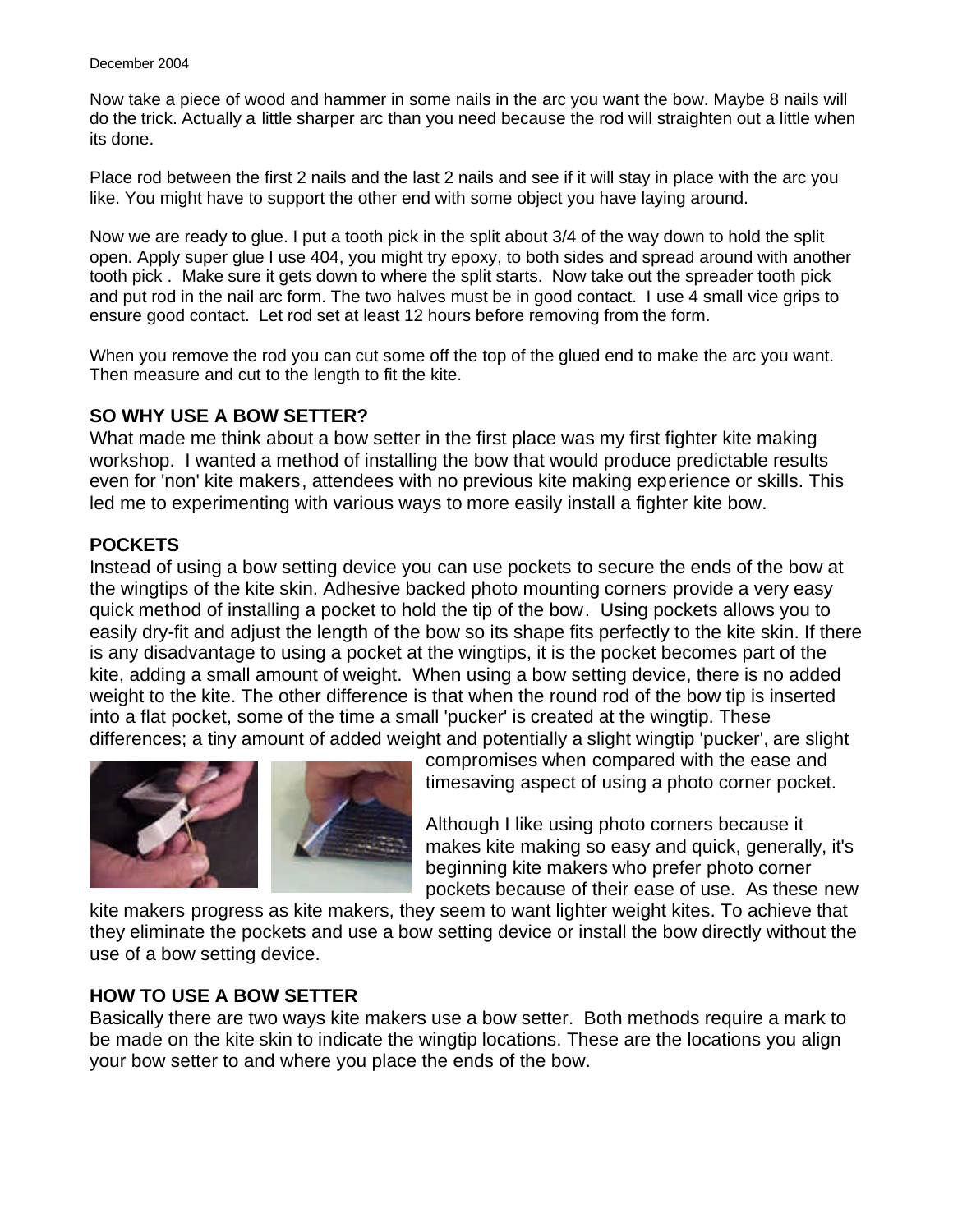With the first method you install the pre-glued bow into the bow setter and allow the bow to make direct contact with the pre-glued skin. Then fold over the bow hems to securely bond the skin to the bow. And then remove the bow setter.

The second method is the one I prefer. Once the bow is lying on the kite skin and the bow tips are still in the bow setter, a cut is made in the hem to create a  $\frac{1}{2}$ , 13mm, long wingtip tab. Glue only the wingtip hem tab around the ends of the bow. These tabs will securely hold the bow. REMOVE the bow setter. Removing the bow setter at this time allows the bow to become naturally re-shaped and tensioned based on the way the bow tips are secured by the wingtip tabs. Next glue the rest of the hem around the bow being careful not to distort the shape of the bow in the process. **NOTE:** In this second method, pieces of waxed paper are usually placed on the pre-glued area of the kite skin so the pre-glued bow will rest on the waxed paper. When the wingtip tabs are glued around the bow tips and the bow setter is removed, then the waxed paper is removed; the pre-glued bow and skin hem areas are in direct contact with each other and bonded together on contact. The remaining portion of the bow hem is secured to the bow.

#### **BOW SETTING DEVICES**

Here's a description and some photos of various bow setting devices contributed by various kite makers for this article. Each does a very good job of securing the bow and maintaining the correct shape and tension.

#### **RICH HURD'S STRING AND END CAPS OR TUBES BOW SETTER…**

#### r.hurd@comcast.net **In his own words:**

The bow holders are made from .250" OD x .05" wall x 1" long alum. tube. I drove a short plug in one end of each and drilled a hole through it to accept the string and split ring. (my comments follow) This style of bow setter can use vinyl end caps or any other small diameter material to hold the bow ends. This method requires the bow to be longer than is needed for the kite plan. The tubes must be outside the perimeter of the cut out kite skin. The bow is trimmed to the exact size after the bow is installed in the kite.



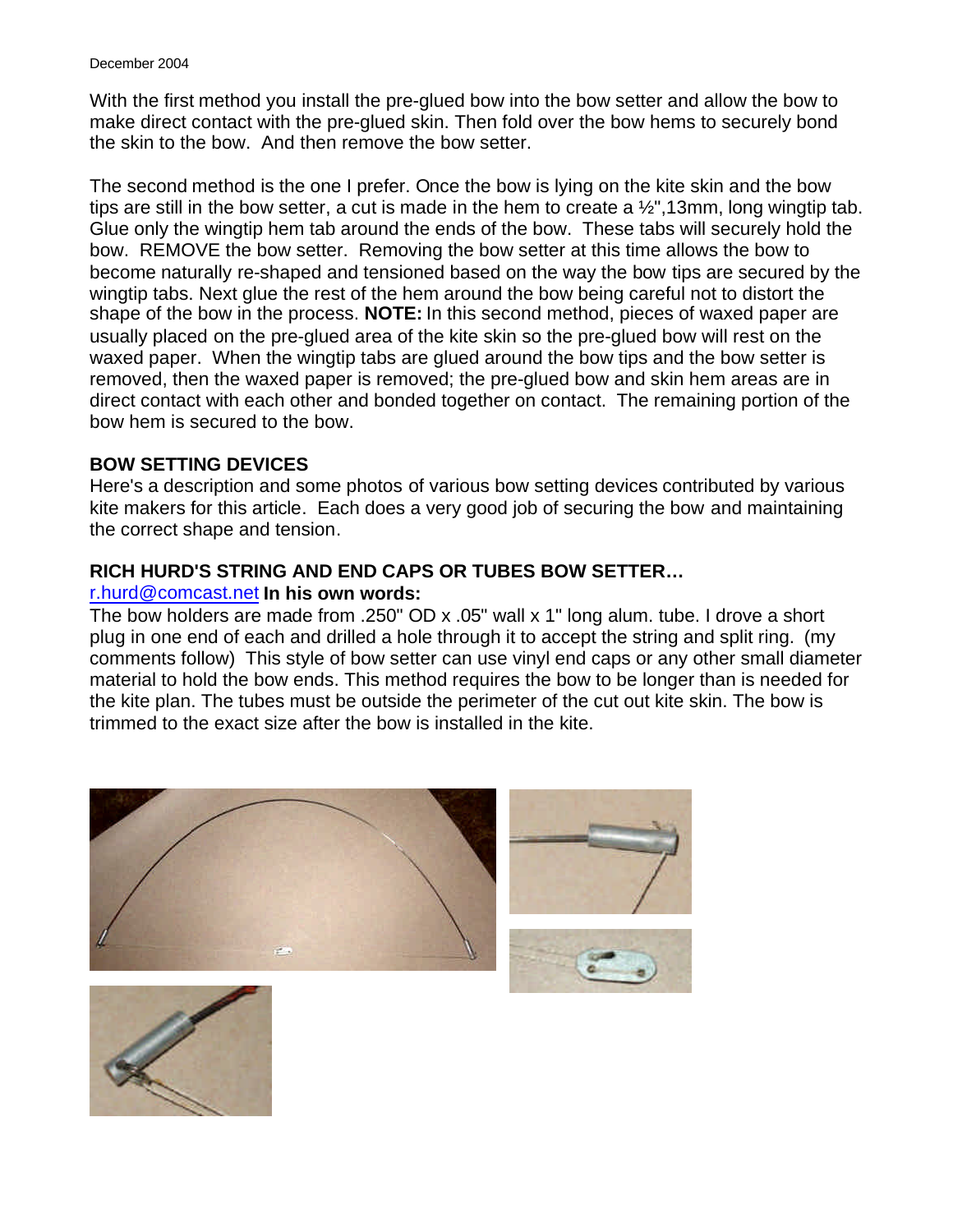### **RICH HURD'S WOODEN BLOCK BOW SETTER** r.hurd@comcast.net **In his own words:**



This one is very basic. 2 piece's of wood molding or other similar material with a notch cut in them, then taped to the table after positioning the bow on the sail. It works, but is VERY basic.

(my comments follow) The bow must be cut long enough so the bow setter can be taped to your work surface outside the perimeter of the cut out kite skin. The bow is cut to the exact length after it is installed in the kite.

### **MY ALUMINUM YARD STICK WITH FILED NOTCHES BOW SETTER…**

This is a simple bow setter to make. Any straight thin material will work such as wood or mat board. I used an aluminum yard or meter stick cut it so it is about 25", 635mm, long. Then I filed notches in one edge that correspond to the wingtip locations of various kite plans I make. To install a bow I mist my glass work surface with water to secure the kite skin, then place pieces of waxed paper on top of the glued hem area except for about 1", 25mm, at the wingtips. I align the bow setter notches to the wingtip marks on the kite skin. Then tape the bow setter to my work surface to secure it and install the bow. I cut and glue the wingtip tabs, then I remove the bow setter. The waxed paper is then removed and the remaining hem is wrapped around the bow.



#### **DENNIS ISCHE'S WOOD BLOCK BOW SETTING METHOD** dische@golden.net **In his own words:**

I have cut out two blocks approx 2" square made from 1/4" plywood. In one corner of each block I make a square notch of 1/8" each way. Because I use full templates I make each with a 3/16" notch in the fold over flap at the wing tips to allow the block to fit around each wing tip.

When I start a fighter I adhere the sail face down on the work table with tape at key points. I them place the template exactly over the sail and tape it to the board also. I then locate the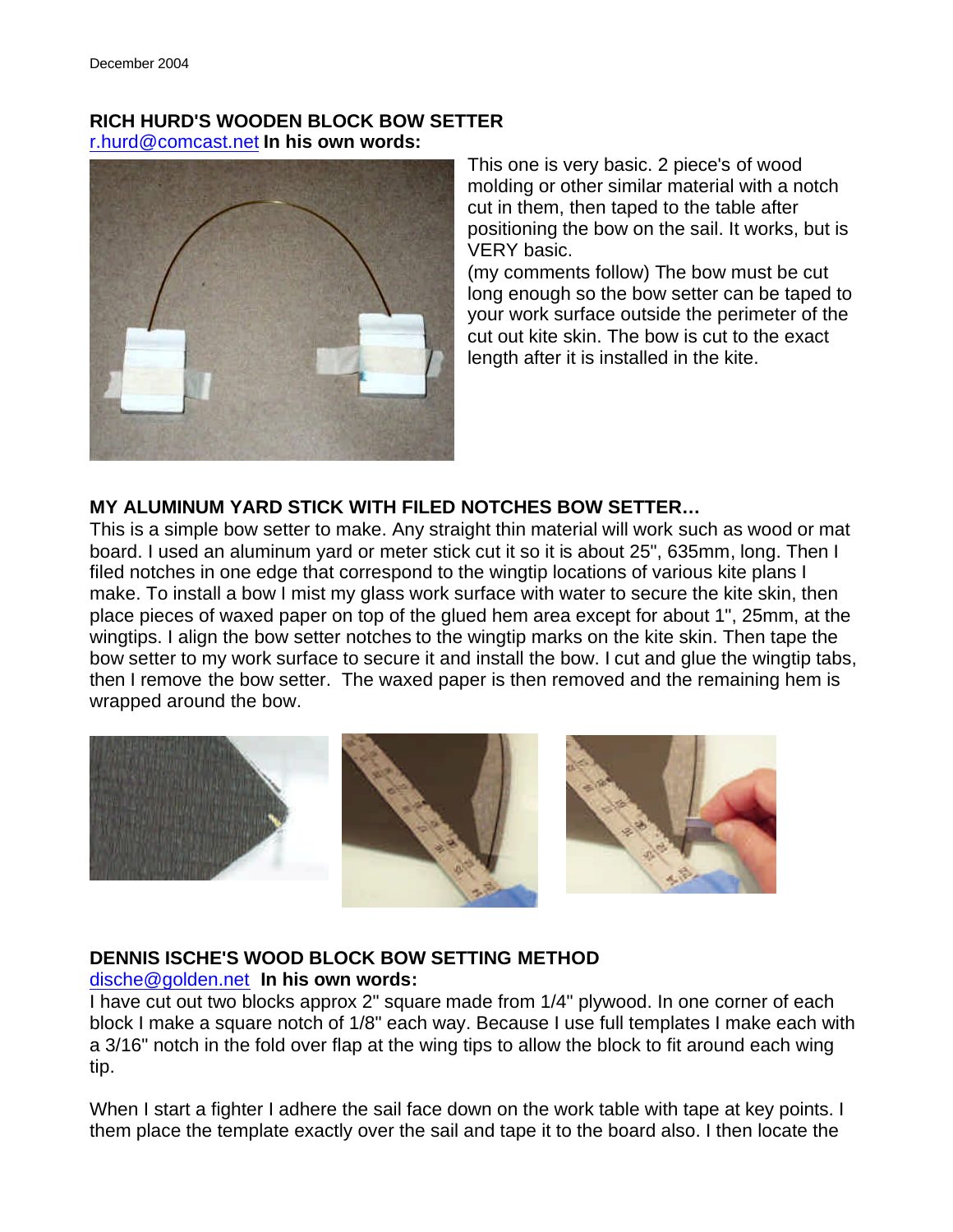#### December 2004

two bow setter blocks so they sit up against the wing tips and clamp the blocks to the work surface.

I then make the bow to match the crossing point on the template. Because the template is two halves I can locate the center of the bow and by flipping it over can check to see that the blocks are exactly right. I also at this time glue the front bridle stops to the bow because the locations are on the template and I can accurately locate them.

I remove the template from the board leaving the sail below sitting in exactly the right spot. At this point I can glue the spine and bow in place. It doesn't make any difference which I do first because the sail is free to do either. I lwt the kite dry for a while before removing it from the blocks.

This system takes a bit longer in setting up accurately but produces a nice kite every time. I have complete control over the bow and this allows me to locate it and work with each fold over flap with confidence when gluing the sail to the bow. I can control the wrinkles in a sail better and make smoother sails. I have used this method from the beginning and am very happy with it so far. That is how I do it....

I know from reading the topica fighter kite email list for over 5 years now that everyone has a different way of doing it... I picked mine and I like it...

I included some pictures and a graphic for you to view....





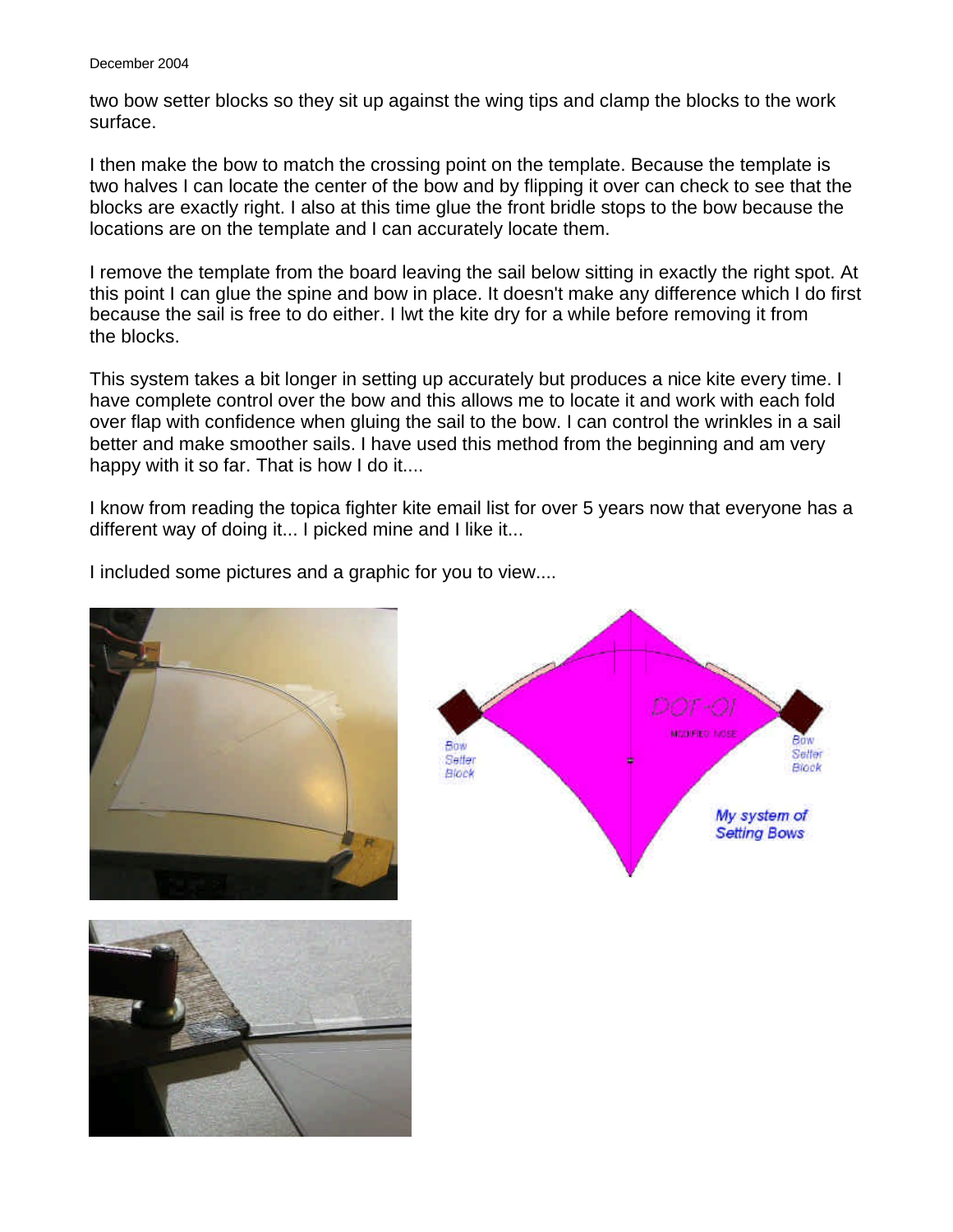## **RALPH RESNIK'S SIMPLE & EASILY PORTABLE BOW SETTER**

phighter@gralphica.com **In his own words:**

i use a very simple bow setting device ... it is the same as one would use for a bow tensioner on a buka ... see andy selzer's "no sew buka" on the nafka web site ... http://fighterkites.org/plans/andys/nosew\_buka.html

the advantage for me [as a traveler] is that it is portable ... and of course very easy to make and use. i make the bow 0.5 inch [10mm] longer than required for any particular kite [the



0.25inch/5mm ends are trimmed on completion]. first, i spray a fine mist of water on my glass work surface to hold the skin completely flat. i then set the bow using the tensioner and place it on the skin, holding it in place with two small pieces of low tack masking tape. next, i apply contact glue to the wing-tip tabs and allow to set and dry for 30 minutes. finally, i fold the wing-tip

tabs around the bow and remove the bow setter. this allows the bow to settle into it's final position and tension ... i'm now ready to apply contact glue to the bow hem and complete the kite. it's really very simple.

## **ADJUSTABLE BOW SETTERS ALLOW THE BOW TIP POSITION TO BE CAREFULLY ADJUSTED FOR EACH DIFFERENT KITE PLAN**

**MANNY ALVES** developed this amazing adjustable bow setter. It is made of machined aluminum. The end pieces move independently. It is designed so the bow can be installed either before or after the spine is installed.



### **RICH HURD'S CURTAIN ROD ADJUSTABLE BOW SETTER**

(I think this is a clever idea) r.hurd@comcast.net **In his own words:**

This bow setter was made from a rectangular curtain rod I found at Jo-Ann Fabrics. I cut and shaped a piece of 1/8" thick hard board and super glued it to the ends of the rods. Also I glued a piece at the other end of the big rod, to help support the center when it was extended.